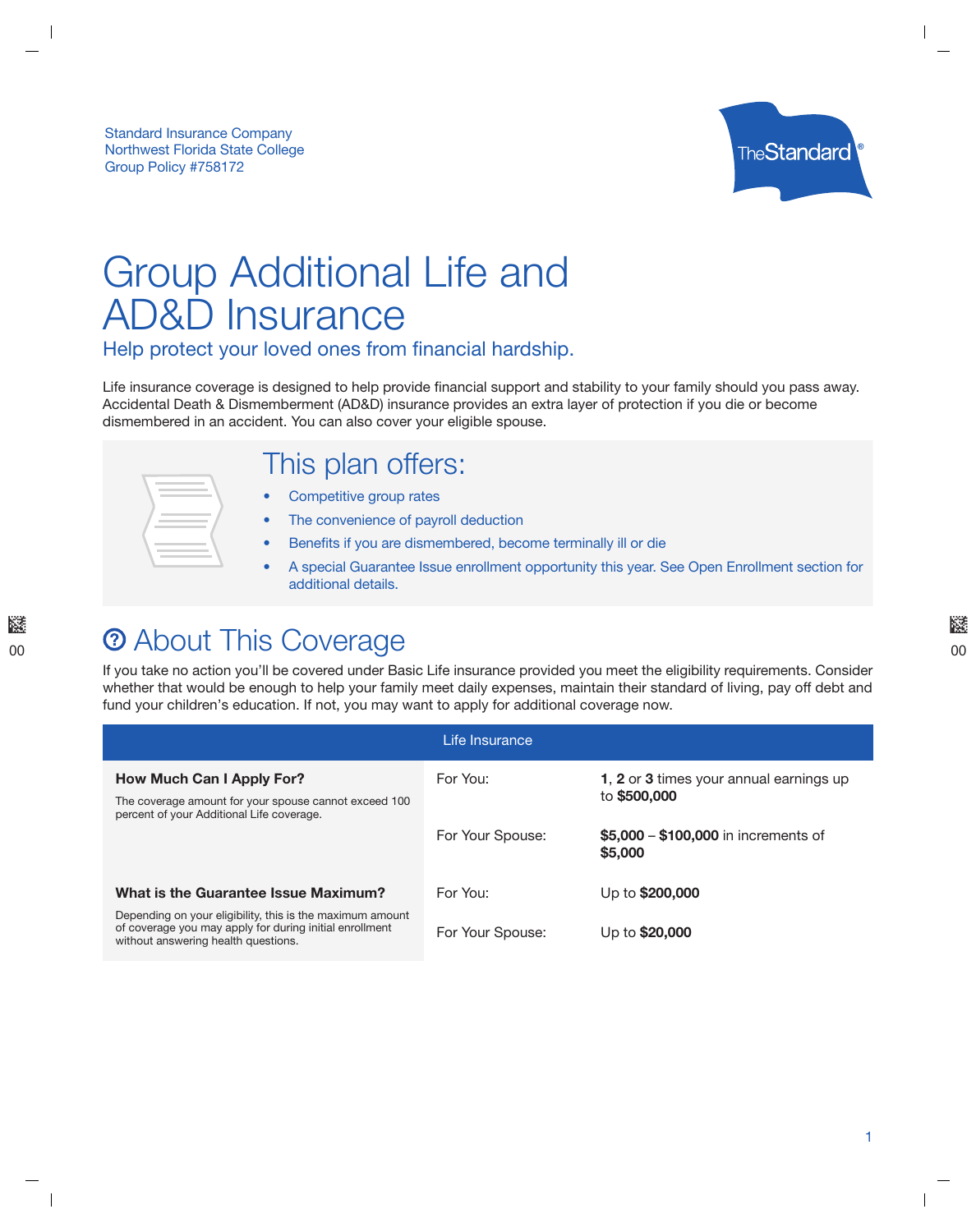| AD&D Insurance<br>The benefit is paid if you or your spouse are seriously injured or pass away as a result of a covered accident. |                  |                                                                                                |  |  |
|-----------------------------------------------------------------------------------------------------------------------------------|------------------|------------------------------------------------------------------------------------------------|--|--|
| <b>What Does My AD&amp;D Benefit Provide?</b><br>Note: You can't buy more coverage for your spouse than<br>you buy for yourself.  | For You:         | The AD&D insurance coverage amount<br>matches what you elect for Additional<br>Life insurance. |  |  |
|                                                                                                                                   | For Your Spouse: | The AD&D insurance coverage amount<br>matches what you elect for Dependents<br>Life insurance. |  |  |
| Keep in mind that the amount payable for certain losses is less than 100 percent of the AD&D insurance benefit.                   |                  |                                                                                                |  |  |

See the Important Details section for more information, including requirements, exclusions, age reductions and definitions.

### **≣ Open Enrollment**

During Open Enrollment From October 21, 2019 Through November 8, 2019

For You. If you are not currently enrolled in Additional Life insurance, you may elect up to \$200,000 of coverage without having to answer health questions.

### $\equiv$  Additional Feature

|                            | Life Insurance                                                                                                                                                    |
|----------------------------|-------------------------------------------------------------------------------------------------------------------------------------------------------------------|
| <b>Accelerated Benefit</b> | If you become terminally ill, you may be eligible to receive up to 80<br>percent of your combined Basic and Additional Life benefit to a<br>maximum of \$750,000. |

### How Much Life Insurance Do You Need?

After a serious accident or death in the family, there are many unexpected expenses. Your benefits could help your family pay for:

- Outstanding debt
- Burial expenses
- Medical bills
- Your children's education
- Daily expenses

To estimate your insurance needs, you'll need to consider your unique circumstances. Use our online calculator at www.standard.com/life/needs.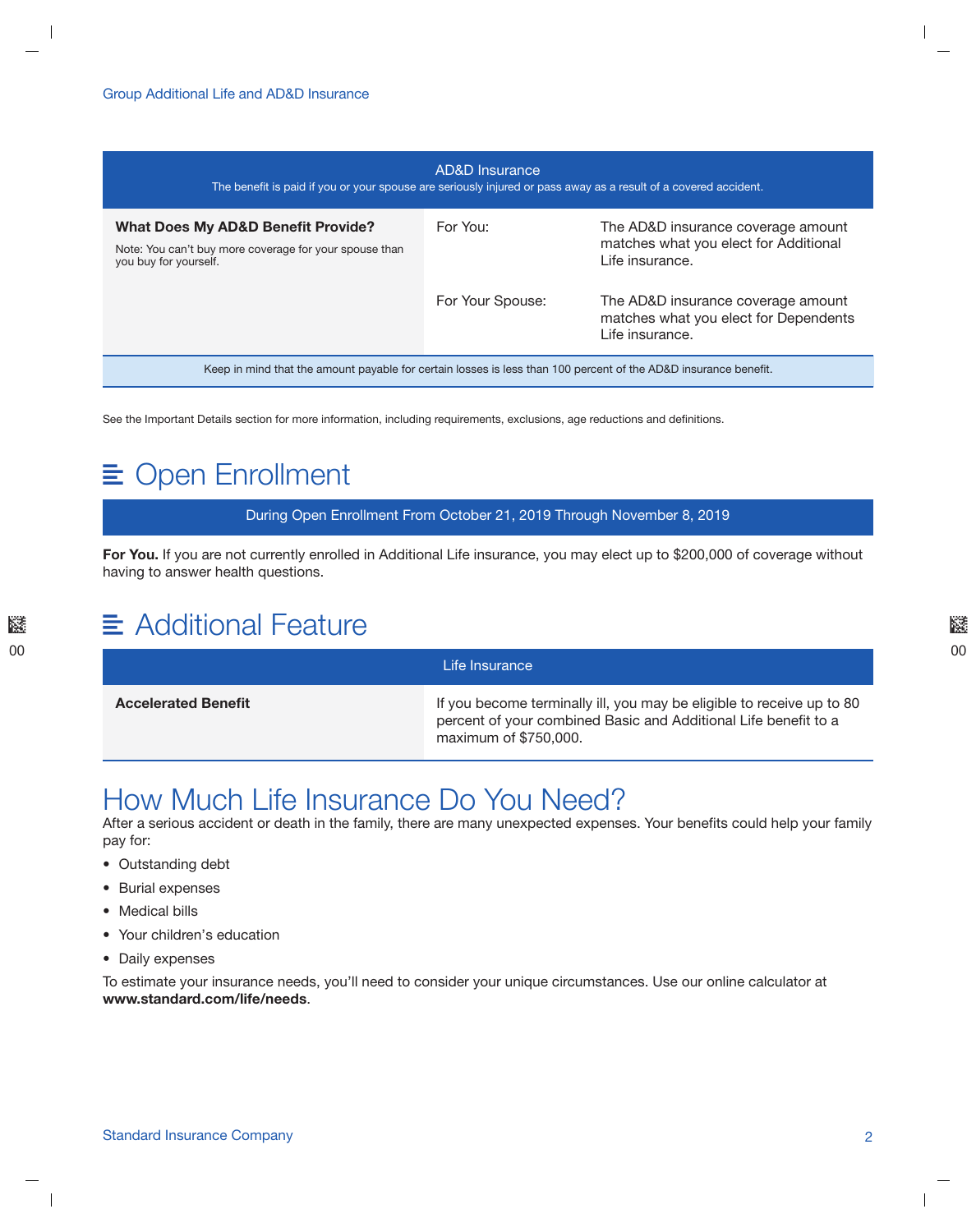### **®How Much Your Coverage Costs**

Your Basic Life insurance is paid for by Northwest Florida State College. If you choose to purchase Additional Life coverage, you'll have access to competitive group rates, which may be more affordable than those available through individual insurance. You'll also have the convenience of having your premium deducted directly from your paycheck. How much your premium costs depends on a number of factors, such as your age and the benefit amount.

#### Use this formula to calculate your premium payment:



If you buy coverage for your spouse, your monthly rate is shown in the table below. Use the same formula to calculate the premium that you used for yourself, but use your age and your spouse's rate.

| Age<br>(as of January 1) | Your Rate*<br>(Per \$1,000<br>of Total Coverage) | <b>Your Spouse's Rate**</b><br>(Per \$1,000<br>of Total Coverage) |
|--------------------------|--------------------------------------------------|-------------------------------------------------------------------|
| < 25                     | \$0.077                                          | \$0.077                                                           |
| 25-29                    | \$0.087                                          | \$0.087                                                           |
| $30 - 34$                | \$0.107                                          | \$0.107                                                           |
| $35 - 39$                | \$0.117                                          | \$0.117                                                           |
| $40 - 44$                | \$0.127                                          | \$0.127                                                           |
| $45 - 49$                | \$0.177                                          | \$0.177                                                           |
| $50 - 54$                | \$0.257                                          | \$0.257                                                           |
| $55 - 59$                | \$0.457                                          | \$0.457                                                           |
| $60 - 64$                | \$0.687                                          | \$0.687                                                           |
| 65-69                    | \$1.297                                          | \$1.297                                                           |
| $70+$                    | \$2.087                                          | \$2.087                                                           |

\*Includes a monthly AD&D rate of \$0.027 per \$1,000 of AD&D benefit.

\*\*Includes a monthly AD&D rate of \$0.027 per \$1,000 of AD&D benefit for your spouse.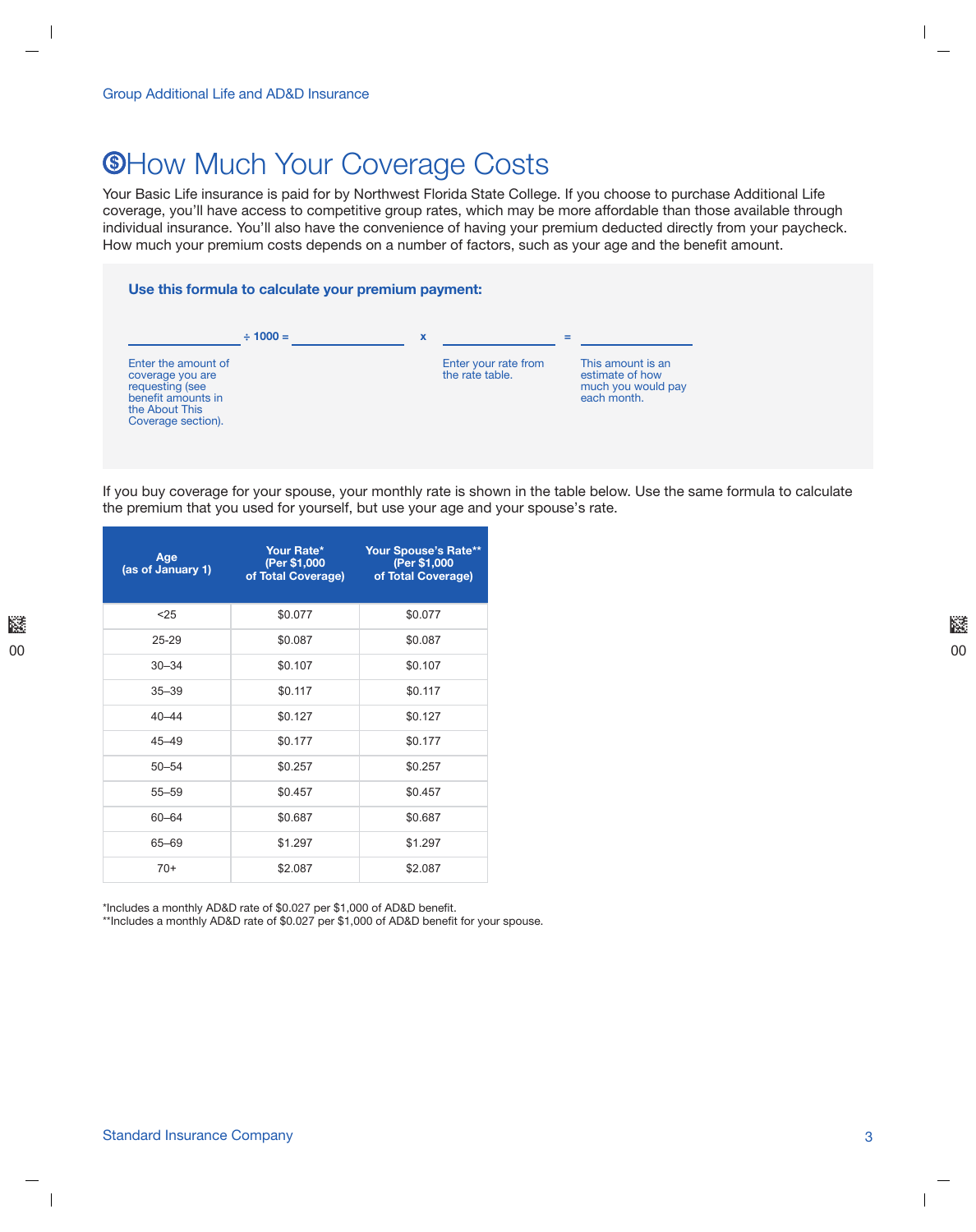### **Important Details** Here's where you'll find the nitty-gritty details about the plan.

#### **Life and AD&D Insurance Eligibility Requirements**

To be eligible for coverage, you must be:

- An active full-time employee of Northwest Florida State College
- Regularly working at least 30 hours per week
- Insured for Basic Life insurance through The Standard

Temporary and seasonal employees, full-time members of the armed forces, leased employees and independent contractors are not eligible.

If you buy Additional Life and AD&D insurance for yourself, you may also buy Life and AD&D coverage for your eligible spouse. This is called Dependents Life and AD&D insurance. You can choose to cover your spouse, meaning a person to whom you are legally married. Your spouse must not be a full-time member of the armed forces. You cannot be insured as both an individual and a dependent.

#### **Medical Underwriting Approval for Life Coverage**

Required for:

- Coverage amounts higher than the guarantee issue maximum amount
- All late applications (applying 31 days after becoming eligible)
- Requests for coverage increases
- Reinstatements
- Eligible but not insured under the prior life insurance plan

Visit www.standard.com/mhs to submit a medical history statement online.

#### **Coverage Effective Date for Life Coverage**

To become insured, you must

- Meet the eligibility requirements listed in the previous sections,
- Serve an eligibility waiting period\*,
- Receive medical underwriting approval (if applicable),
- Apply for coverage and agree to pay premium, and
- Be actively at work (able to perform all normal duties of your job) on the day before the insurance is scheduled to be effective.

If you are not actively at work on the day before the scheduled effective date of your insurance, including any optional coverages, your insurance will not become effective until the day after you complete one full day of

active work as an eligible employee. Contact your human resources representative or plan administrator for further information about the applicable coverage effective date for your coverage, including any optional coverages.

\*If you are already a member on the date the group policy is effective, you are eligible on the date you become a member. If you become a member after the group policy effective date, you are eligible on the first of the month that follows the date you become a member.

#### **Life and AD&D Age Reductions**

Under this plan, your coverage amount reduces to 65 percent at age 70 and to 33 percent at age 75. Your spouse's coverage amount reduces by your age as follows: to 65 percent at age 70 and to 33 percent at age 75. If you are age 70 or over, ask your human resources representative or plan administrator for the amount of coverage available.

#### **Life and AD&D Insurance Portability**

If your insurance ends because your employment terminates, you may be eligible to buy portable group insurance coverage from The Standard.

#### **Life Insurance Conversion**

If your insurance reduces or ends, you may be eligible to convert your existing Life insurance to an individual life insurance policy without submitting proof of good health.

#### **Life Insurance Exclusions**

Subject to state variations, you and your dependents are not covered for death resulting from suicide or other intentionally self-inflicted injury, while sane or insane. The amount payable will exclude amounts that have not been continuously in effect for at least two years on the date of death.

#### **AD&D Benefits**

The amount of the AD&D benefit is equal to the amount payable for your or your spouse's Life benefit on the date of the accident. For all other covered losses, the amount is shown as a percentage of the amount payable for the benefit on the date of the accident. No more than 100 percent of the AD&D benefit will be paid for all losses resulting from one accident.

Any loss must be caused solely and directly by an accident within 365 days of the accident. A certified copy of the death certificate is needed to prove loss of life.

All other losses must be certified by a physician in the appropriate specialty determined by The Standard.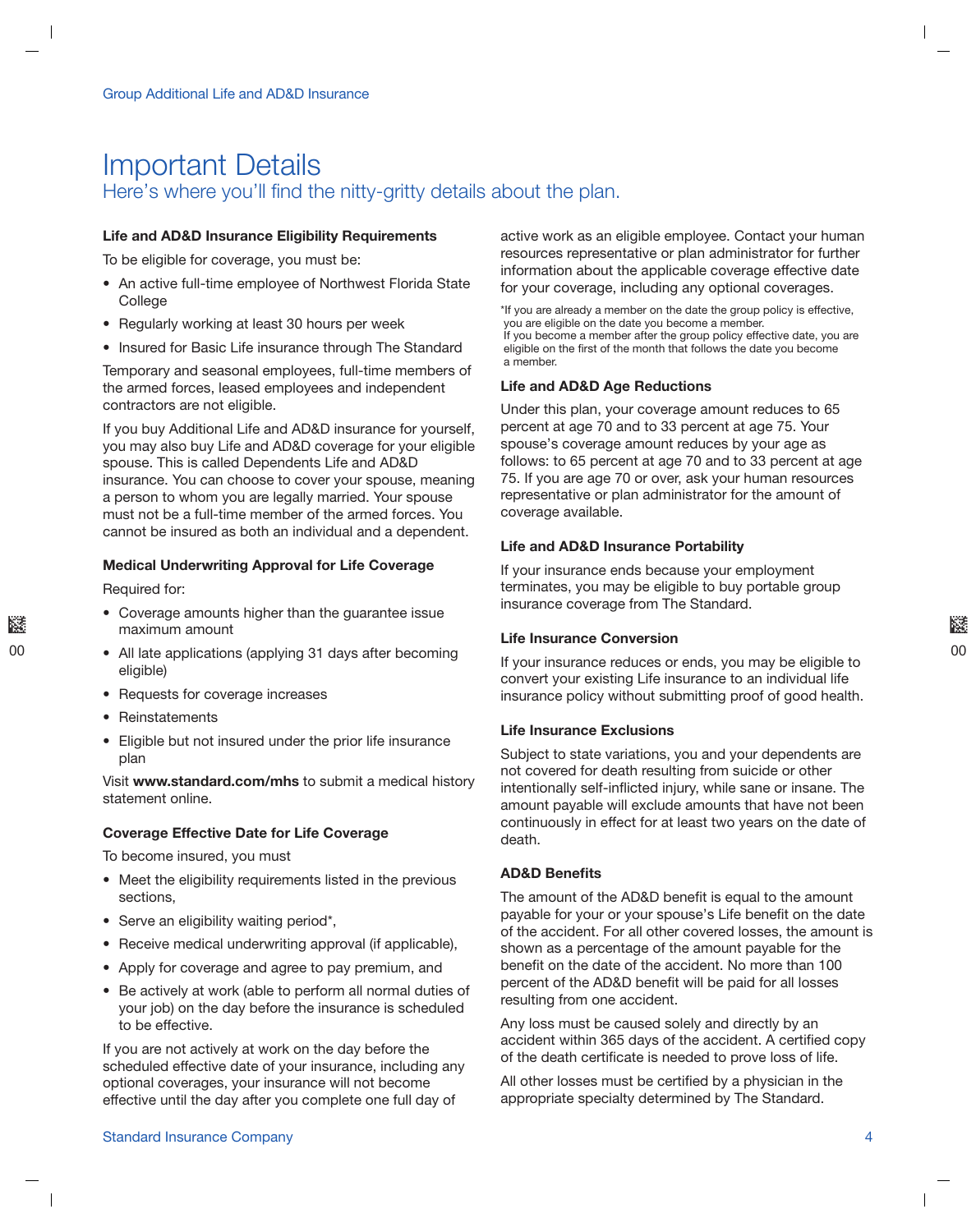| <b>Covered loss:</b>                                 | <b>Percentage of AD&amp;D</b><br>benefit payable: |
|------------------------------------------------------|---------------------------------------------------|
| Life <sup>1</sup>                                    | 100%                                              |
| One hand or one foot <sup>2</sup>                    | 50%                                               |
| Sight in one eye, speech or hearing in both ears 50% |                                                   |
| Two or more of the losses listed above               | 100%                                              |
| Thumb and index finger of the same hand <sup>3</sup> | 25%                                               |
| Quadriplegia                                         | 100%                                              |
| Triplegia                                            | 75%                                               |
| Hemiplegia                                           | 50%                                               |
| Paraplegia                                           | 50%                                               |
| Uniplegia                                            | 25%                                               |

1 Includes loss of life caused by accidental exposure to adverse weather conditions or disappearance if disappearance is caused by an accident that reasonably could have resulted in your death.

2 This benefit is not payable if an AD&D benefit is payable for quadriplegia, hemiplegia, paraplegia, triplegia, and uniplegia involving the same hand or foot.

3 This benefit is not payable if an AD&D benefit is payable for the loss of the entire hand

#### **AD&D Insurance Exclusions**

You are not covered for death or dismemberment caused or contributed to by any of the following:

- Committing or attempting to commit an assault or felony, or actively participating in a violent disorder or riot
- Suicide or other intentionally self-inflicted injury, while sane or insane
- War or any act of war (declared or undeclared), and any substantial armed conflict between organized forces of a military nature
- Voluntary consumption of any poison, chemical compound, alcohol or drug, unless used or consumed according to the directions of a physician
- Sickness or pregnancy existing at the time of the accident
- Heart attack or stroke
- Medical or surgical treatment for any of the above

#### When Your Insurance Ends

Your insurance ends automatically when any of the following occur:

- The date the last period ends for which a premium was paid
- The date your employment terminates, except as described in the continuation during total disability provision
- The date you cease to meet the eligibility requirements (insurance may continue for limited periods under certain circumstances, including the continuation during total disability provision: If you are totally disabled, your Life insurance will continue with premium payment, while you remain totally disabled, for a maximum of 12 months. This applies even if the group policy or your employment terminates. The Life insurance benefit payable during this continuation period will be reduced by any amount payable under a replacement group life insurance plan.)
- The date the group policy, or your employer's coverage under the group policy, terminates, except as described in the continuation during total disability provision
- For each elective insurance coverage, the date that coverage terminates under the group policy
- The date your employer is no longer a participating member of Florida College System Risk Management Consortium
- The date your Life coverage ends, your AD&D coverage will end as well

In addition to the above requirements, your Dependents Life and AD&D coverage ends automatically on the date your dependent ceases to meet the eligibility requirements for a dependent.

For more details on when your insurance ends, contact your human resources representative or plan administrator.

#### Group Insurance Certificate

If coverage becomes effective and you become insured, you will receive a group insurance certificate containing a detailed description of the insurance coverage, including the definitions, exclusions, limitations, reductions and terminating events. The controlling provisions will be in the group policy. The information present in this summary does not modify the group policy, certificate or the insurance coverage in any way.